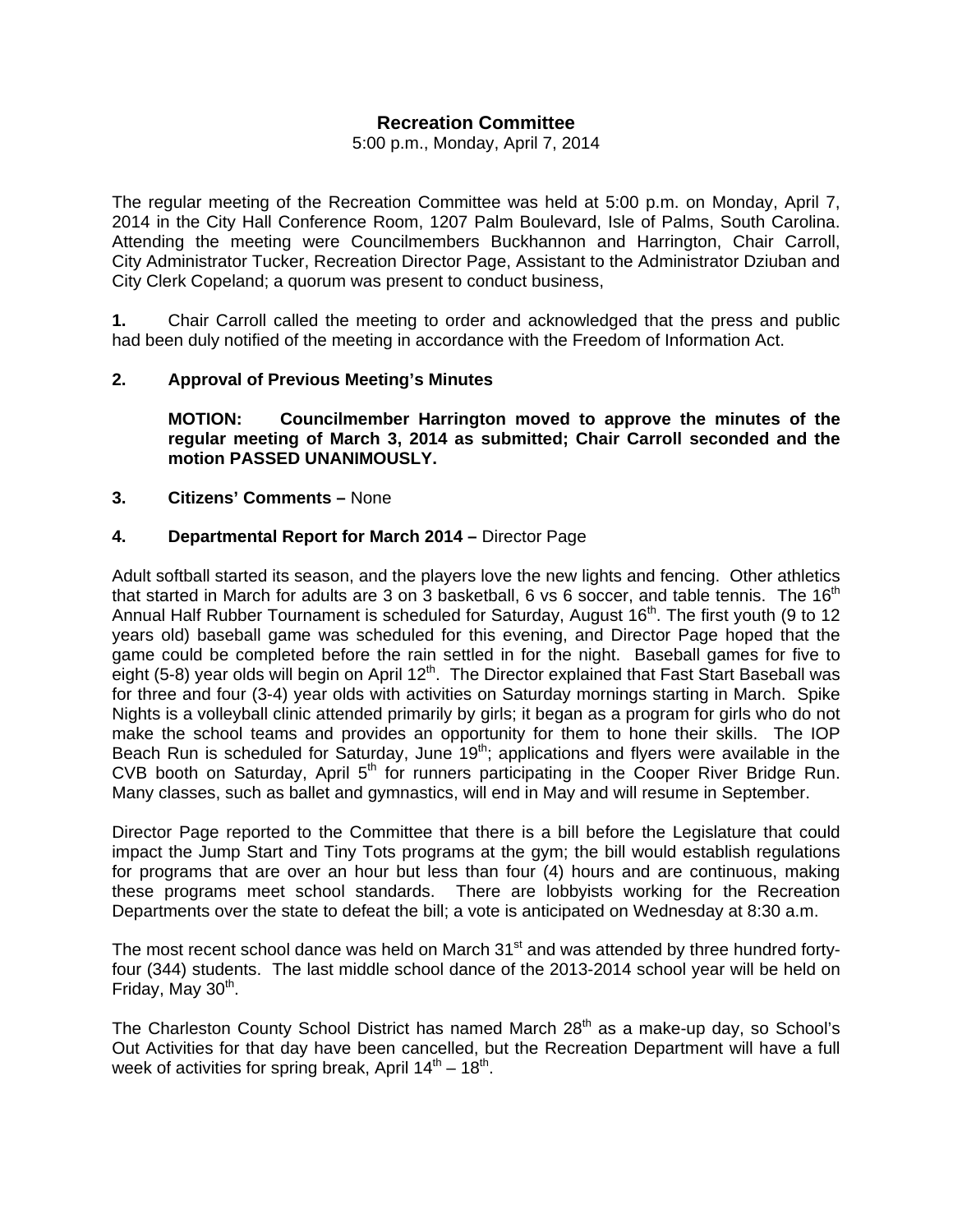The *tae kwon do* classes that have been in-place for years continue to be well-attended; the same cannot be said of the two (2) new classes, i.e. Family Participation and Senior Participation. The staff has decided to give the programs more time to catch-on.

The 2014 *Tae Kwon Do* Tournament was held on Saturday, March 15<sup>th</sup>; seventy-one (71) participants came from Georgia, North Carolina, Tennessee and California, as well as South Carolina.

The tennis programs for children are very successful. The program by the Writing from Memory class will be held on Friday, April 11<sup>th</sup> from 5:00 to 8:00 p.m. The yoga classes continue to do well also.

Proceeding to special events planned for the island, Island Gras was held on Saturday, March 1, and, despite less than favorable weather, an even larger event is planned for next year. Due to the prediction of extreme weather, the annual Yard Sale has been re-scheduled to Saturday, April  $26<sup>th</sup>$ ; fifty (50) spaces have been reserved. The annual Easter Egg Hunt is scheduled for Saturday, April 19<sup>th</sup> and will begin at exactly 10:00 a.m.; Keen-agers stuffed Easter candy bags at their April meeting. Replacing "Piccolo Spoleto Goes to the Beach" is "Music in the Park" planned for Saturday, May  $3^{rd}$  on the grounds of the Recreation Center; this event will be familyfriendly with bluegrass music. The Piccolo Spoleto Sand Sculpting Contest will be held on Saturday, June  $7<sup>th</sup>$  at 9:00 a.m. All sessions of Camp Summershine have been filled for this summer. Classes offered by the Rec Center that are open to employees through the Employee Wellness program as Total Body Challenge, Semi-Personal Training and BOSU. Beginning May 1, a boot camp will be added to the list; classes will be on Mondays and Wednesdays at 7:00 a.m. The fitness program at the Public Safety Building continues to be successful, averaging six (6) employees per session. A Wellness corn hole competition is scheduled for April 23<sup>rd</sup> with a location to be determined.

Chair Carroll asked for more information on the outfield for the baseball field; Director Page noted that the field is sand and grows weeds. It is has holes and bumps from settling as well.

## **5. Old Business**

## **Review of FY15 Operating and Capital Budgets and Budgetary Tools**

Administrator Tucker noted that there are new tools in the meeting packets, and she wanted to begin the review with them since the budget document was reviewed extensively at the March Ways and Means Committee meeting. The first document to be reviewed was the Recreation Budget Worksheet that compares FY14 to FY15 and which funds were supporting which services; when the Committee saw the budget the last time, the debt service was not included. This document includes the debt service and its impact on the percentages of expenditures being paid by the various funds; the box at the bottom of the page shows the percentages the same for FY14 and FY15. The Administrator explained that staff is seeking feedback from the policy-setting body concerning whether they would like to see changes – more allocated to tourism funds or less allocated to tourism funds.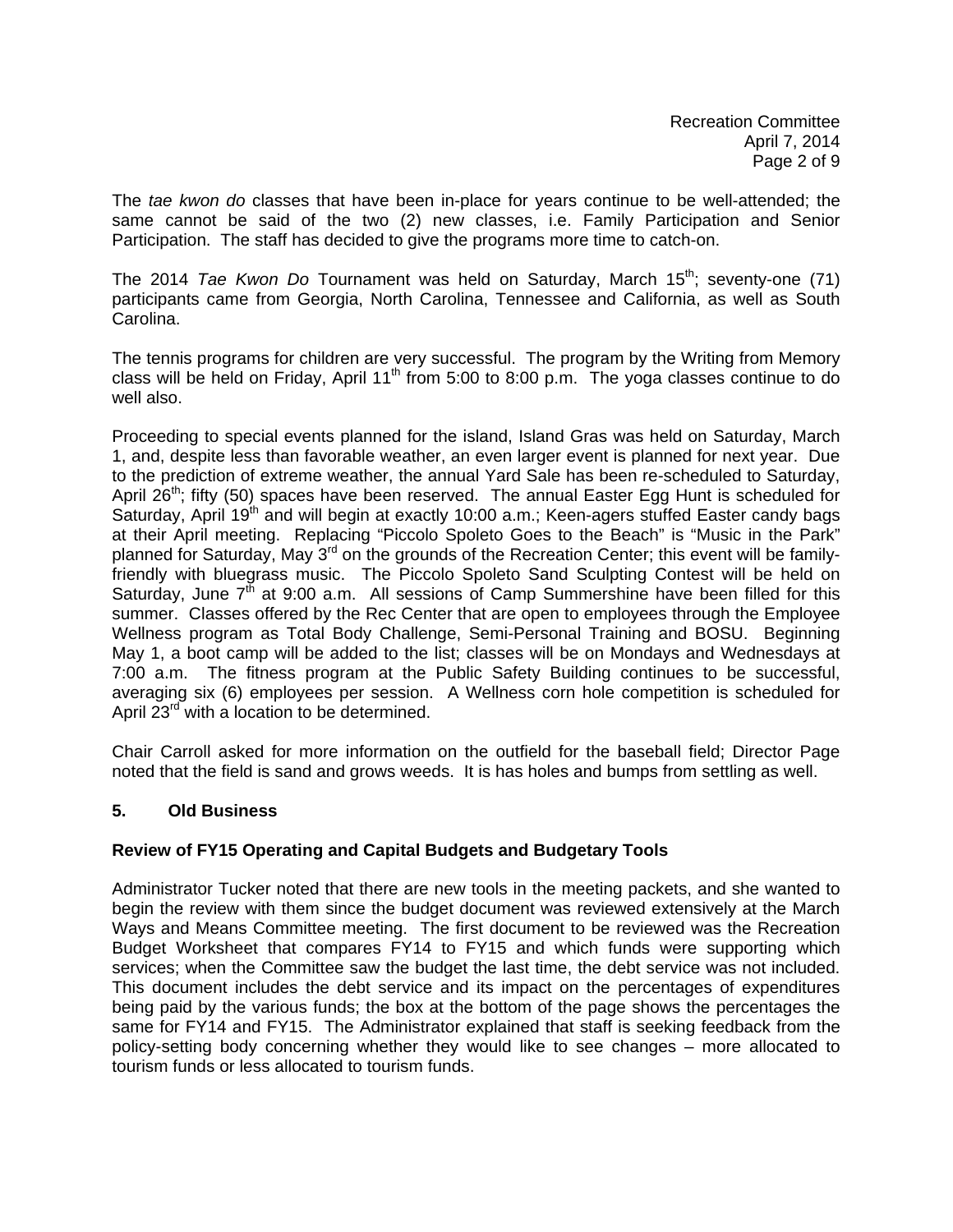Councilmember Harrington repeated his question about why no Recreation Department activities are allocated to the Hospitality Fund; the Administrator stated that funds could be allocated to the Hospitality Fund if it were the will of Council. Historically no personnel expenses have been assigned to tourism funds in the Recreation Department.

One (1) of the newly created tools is a delineation of the number of full-time positions in each department, what the City has historically funded by tourism, as well as part-time positions. In addition, the schedule provides information of the number of positions that could be tourismrelated based on information provided by each department and the number of positions funded by tourism funds in the FY14 budget. This tool is used to determine whether Council wants to fund more or fewer or the same number of positions in the FY15 budget.

According to the Administrator, the goal of these tools would be for Council to determine whether the decisions made in the past, relative to which positions to fund from tourism dollars, should be continued or whether Council wants to see fewer or more positions funded from tourism funds.

Councilmember Buckhannon quoted from the schedule that thirty percent (30%) of the full-time positions in the Police, Fire and Public Works Department, in total, could be funded from tourism funds; Administrator Tucker confirmed that he was interpreting the schedule correctly.

Assistant Dziuban made the argument that the percentage could be higher, noting, for example, that General Government has no positions funded by tourism funds, but personnel spend their days giving out t-shirts, giving directions, answering questions and responding to emails from visitors, but there is no way to quantify a percentage.

A second tool, prepared at the request of Chair Carroll, is the estimated source of the City revenue divided between into the following categories: accommodation rentals, second homes, day visitors, marina and all other City revenues. The computations relative to the percentages assigned to the revenues are on second page; the schedule uses the year-end audited numbers from FY13. The bottom line of the schedule notes the percent of total revenue attributable to each revenue source that is:

| Accommodations rentals  | 47%        |
|-------------------------|------------|
| Second homes            | 17%        |
| Day visitors            | 8%         |
| All other City Revenues | <b>25%</b> |
| Marina                  | 4%         |

Chair Carroll pointed out that residents are subsidized by visitors and non-owners coming to the island.

Administrator Tucker stated that she is hopeful that these two (2) new tools will be helpful as either reassurances about how decisions were made in the past or the basis for different decisions going forward.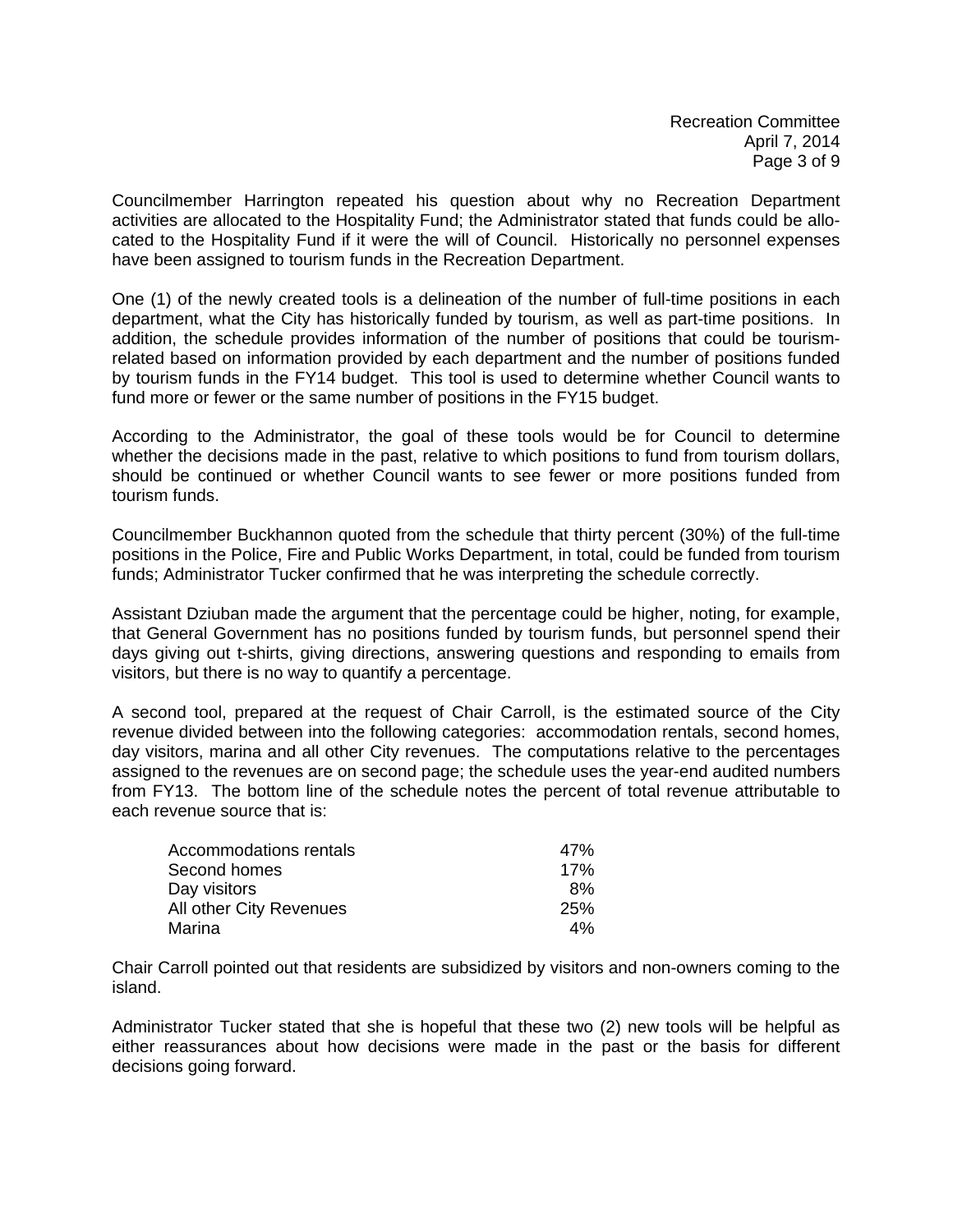Chair Carroll indicated that the non-residents' use of the many programs at the Recreation Center could be validation for assigning a position to tourism funds.

Administrator Tucker reiterated from the March Ways and Means meeting that the Committees were asked to sink their teeth into the budget materials to close the gap of one million one hundred sixty-two thousand dollars (\$1,162,000). The gap can only be filled by cutting expenditures or identifying additional sources of revenue or reallocating expenditures in some way. The schedule entitled "Isle of Palms Fund Balance Roll-forward for FY15 Budget" is designed to give the Committees a menu of options available to close the gap. In an effort to navigate through the information, the Administrator directed attention to "Repeat FY14 Transfers In for Personnel and Operating Expenses" and stated that, if the Committee believed, as in years past, that those transfers-in to cover the expenditures were reasonable and would concur with their being repeated similarly, then that would capture six hundred twenty thousand dollars (\$620,000). If the Committee were to agree, in addition, to fund the three (3) new firefighters hired in FY14, one (1) additional existing firefighter and one (1) additional existing patrol officer with transfers in from tourism funds for a total of approximately two hundred seventy-five thousand dollars (\$275,000), the combined total is approximately eight hundred ninety-five thousand dollars (\$895,000) toward closing the gap of one million one hundred sixty-two thousand dollars (\$1,162,000).

Councilmember Buckhannon referred to the schedule of positions by department funded by tourism dollars and noted that schedule indicates that the tourism funds should be funding seventeen (17) firefighters while only seven (7) are proposed.

The Administrator cautioned that the tourism funds have to be able to afford the transfers; the tourism funds are not an unlimited well of money. The City has to ensure that each year the fund is replenished with more revenue coming in. Chair Carroll added that, should the island experience a major storm event, the tourism funds would stop for years afterwards, but the employees' jobs do not stop.

Administrator Tucker moved down the "roll-forward" schedule to "Increases in General Fund Revenues" to aid in closing the gap; she suggested that members should prioritize the recommendations listed. The City needs to increase revenues in order to avoid exhausting any fund balances; as expenses continue to increase year after year, the City needs to look to increase revenues as well. The Administrator recommended that the City should capture the one hundred fifty thousand dollars (\$150,000) that the City is paid ahead for insurance; the City has operated for some period of time paid ahead by half a year for some. The City could make this one (1) time accounting correction and reduce the remaining gap by half. Since this is a onetime adjustment, revenues need to be increased to reduce future gaps between revenues and expenditures.

The Administrator directed attention to the first item, "Increase FY15 Property Tax Budget to FY13 Actual Based on Healthy FY14 year-to-date;" she reported that the City has received a final collection on one (1) of its property tax revenues and the numbers did not come in as favorably as hoped; therefore, that option is no longer do-able.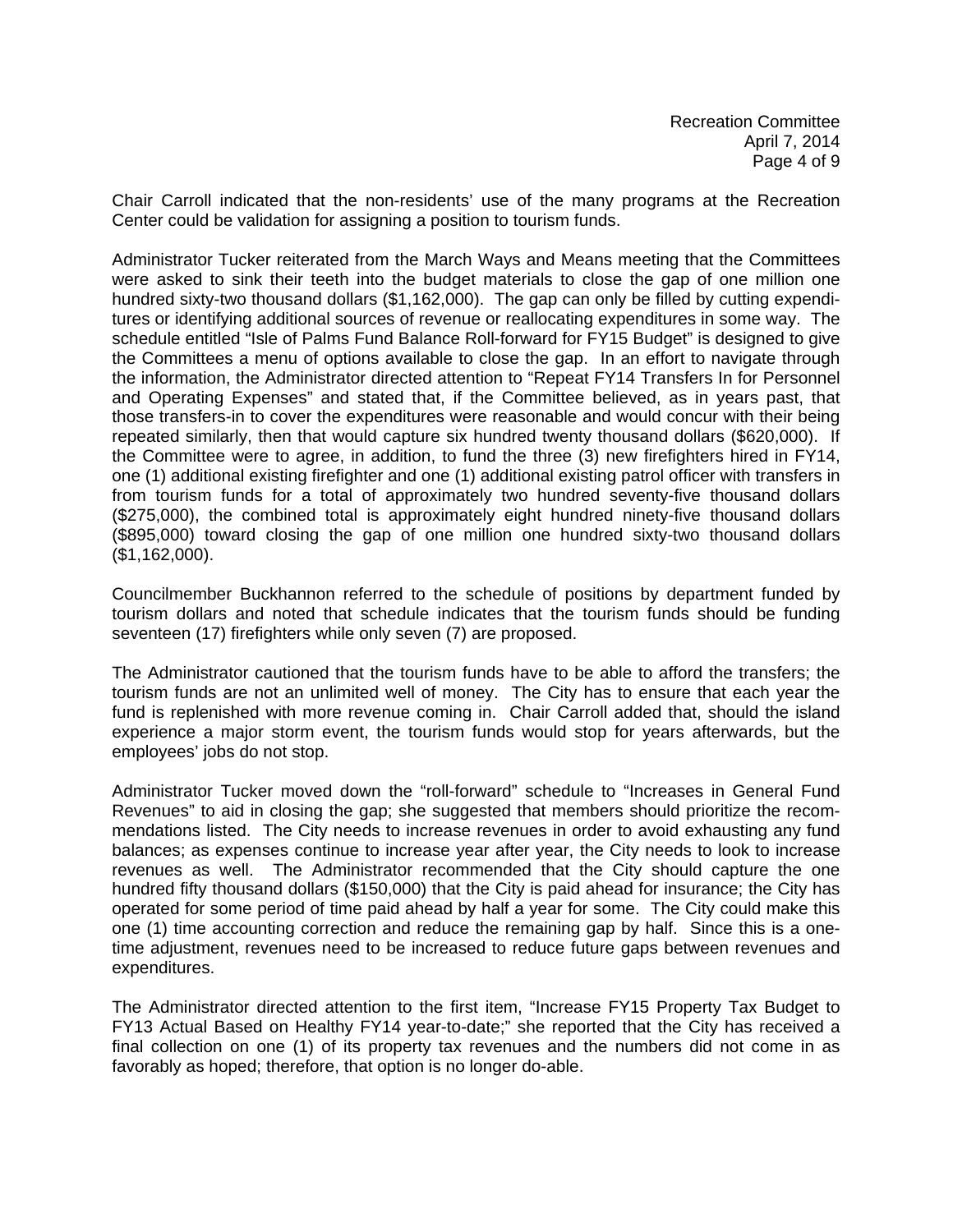Administrator Tucker reiterated that the City needs to find ways to increase revenues to maintain healthy fund balances as the City has been able to do for many years.

There have been increases in expenses that are beyond the City's control, and the City has taken no action on the revenue side to offset them. The Administrator reminded the Committee that the City, for two (2) years, received insurance benefits from its previous carrier that helped to absorb some of those increases in expenses.

Responding to Councilmember Harrington's question, Administrator Tucker stated that the City has not increased taxes for quite a while; she remembers that, when the City hired nine (9) firefighters, taxes were increased, and they were increased again by referendum to build the Rec Center expansion. Additionally, the City has not taken the allowable CPI index increase in property taxes each year, which most local governments do. If the City were to increase the operating millage for the previous four (4) years, revenues would increase by two hundred fortyfive thousand dollars (\$245,000); such an action would increase the taxes on a seven hundred fifty thousand dollar (\$750,000) house by thirty-six dollars (\$36.00) per year. This action is staff's second recommendation for increasing revenues.

Staff's third recommendation for increasing revenue is to raise the per hour fee on the parking kiosks to one dollar and fifty cents (\$1.50) from one dollar (\$1.00) which captures fifty thousand dollars (\$50,000).

Councilmember Harrington asked whether the City had done a comparison of parking fees with other beachside communities; the Administrator said it has not been done recently. Director Page reported that Surfside Beach has increased its parking fee to one dollar fifty cents (\$1.50). The Administrator said that some members of Council were concerned that an increase would be a problem for Front Beach businesses and some were worried that an increase would drive more visitors into the neighborhoods to park. Since the meters now take credit/debit cards, Administrator Tucker speculated that an increase would not have any impact.

Repeating the statement that the City has not had a tax increase in many years, Councilmember Harrington voiced the opinion that staff should have the year of the last increase for the Ways and Means Committee; he stated that, as the residents want more and better services, they should be prepared to pay more to support them. Articles in recent newspapers indicate that some local governments are not only taking the CPI tax increase, but are also tax increases beyond that.

The expenditures for consideration under the heading "Reduce or Defer Expenses" with associated dollar amounts are:

| Reduce per gallon fuel estimate from \$4.25 to \$4.00 | \$10,564 |
|-------------------------------------------------------|----------|
| Adjust merit pool by 1%                               | 24,601   |
| Reduce Fire Department Part-time                      | 30,000   |
| Reduce 4B tipping fees                                | 2,500    |
| Capture benefit of 1 time accounting correction       | 150,855  |
| Move new account software to FY16                     | 175,000  |
| Move re-paving of Ocean Blvd. to FY16                 | 112,500  |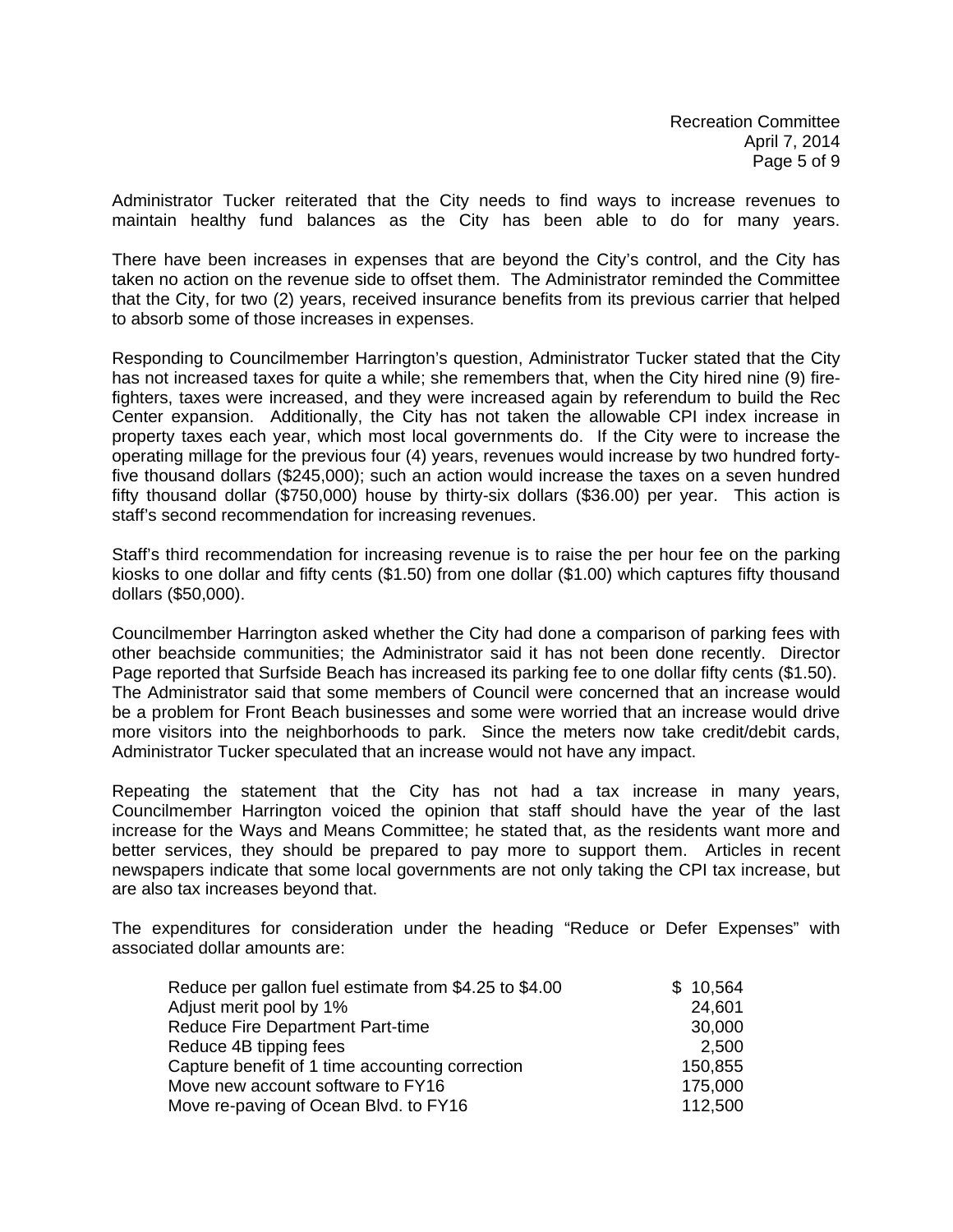| <b>Recreation Committee</b> |
|-----------------------------|
| April 7, 2014               |
| Page 6 of 9                 |

| Move Recreation ball field renovation to FY16 | 100.000 |
|-----------------------------------------------|---------|
| Move City Council AV upgrade to FY16          | 40.000  |

Councilmember Buckhannon asked Director Page about the balance remaining in the ball field lighting project; Director Page noted that the ball field fencing has also been paid from this budget, and the remaining balance was transferred to the Capital Projects fund.

Administrator Tucker explained that she understood that the Ways and Means Committee wanted each Committee to have recommendations for deferrals or reductions in expenditures or selections from the menu for transfers in or increases to revenue to help close the budgetary gap for the April meeting.

Chair Carroll questioned the importance of the built-in bleachers for the gymnasium, and Director Page stated that she was willing to remove this item of the budget because she is concerned, after talking with the vendor, that these bleachers will cause the floor to buckle.

The Director told the Committee that she was "passionate" about the security system because there are areas of the property that are not covered as well as they should be for the safety of the children and the system needs to be upgraded to digital. The existing system was installed in 2005.

Chair Carroll asked whether the rehabilitation of ball fields could be deferred another year, and the Director stated that it could.

Councilmember Buckhannon asked what would be involved in rehabilitating the fields; Director Page responded that it would be removing what is there now, bringing soil in, leveling and crowning or laser grading them, fertilizing sodding and irrigating. The quote she obtained in 2012 was ninety-two thousand eight hundred dollars (\$92,800). Councilmember Buckhannon also asked whether the irrigation system would be hooked up to a well or use City water; the Director said that it would use City water.

Assuming this project remained in the budget, Councilmember Buckhannon asked what the timing of it would be; the Director stated that skinning and preparation could begin in the winter, but the balance of the work would be in the spring. Further questioning related to spring sports and the possibility delaying them if the work went into spring. Director Page said she would need to talk to the vendor to give an answer.

Chair Carroll inquired why well water would not be used. The Director said that they could use well water; that is what is used on the soccer fields.

Chair Carroll noted that, unlike the fencing, the ball fields are not a safety issue, but Director Page agreed that, for the children, safety was not an issue, but the same cannot be said for adults because the outfield and softball field are quite dangerous.

Administrator Tucker recommended leaving this item in the budget at this stage of the process giving the Director time to talk with the vendor to get answers to some of the questions posed at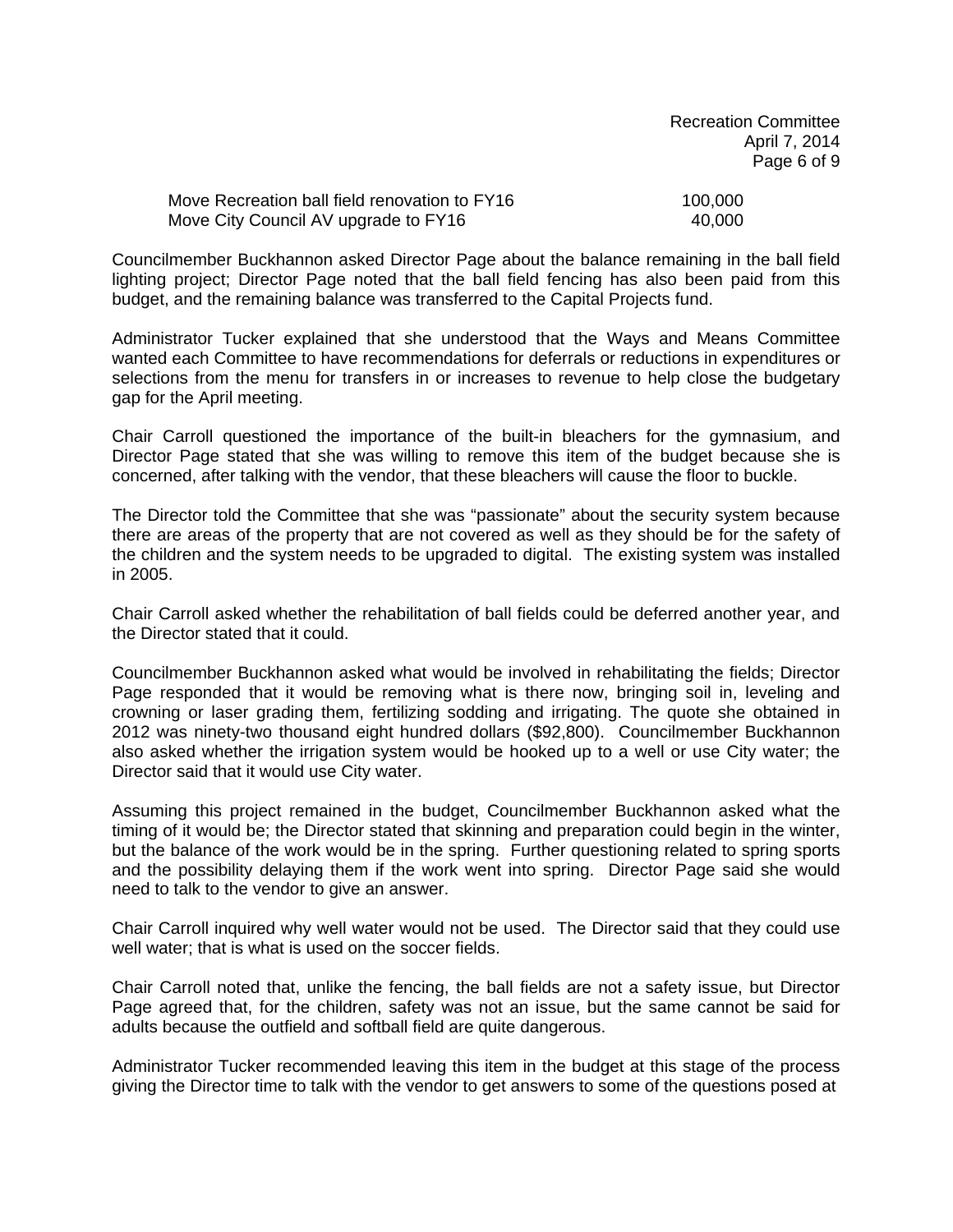this meeting. The Administrator also encouraged the Committee to discuss the options for increasing revenues to provide feedback to the Ways and Means Committee.

As the discussion moved to the Recreation Operating budget, Director Page indicated that the lobby furniture and folding chairs were not critical for FY15 and could be deferred until FY16.

Chair Carroll questioned the fuel costs being estimated at four dollars and a quarter (\$4.25); Administrator Tucker explained that the cost estimate gives a cushion should there be a spike in fuel prices. Councilmember Harrington noted that diesel fuel is more expensive than gasoline and the City has several vehicles that require diesel.

Regarding the re-surfacing of the tennis courts, Director Page stated that the cost could be reduced by four thousand dollars (\$4,000).

Administrator Tucker stated that she would like to get the Committee's opinions regarding the assignment of employees to the tourism funds and increases in revenues.

Chair Carroll stated that he was opposed to a tax increase.

Councilmember Buckhannon stated that he has no issue with the transfers in for personnel and indicated that, possibly, the number of personnel, from the Police, Fire and Public Works Departments should be increased based on the information presented earlier in the meeting. He was interested in knowing the fund balance of the tourism funds to know how many more could be added. In addition he was satisfied with the suggested projects to be deferred to FY16. He commented that he would like to see every Committee go through its operating budget(s) for deferrals or reductions before making decisions to increase revenues.

Relative to increasing the kiosk per-hour rate, Councilmember Buckhannon remarked that he does not want that to be the catalyst for driving more visitors to parking in the neighborhoods to avoid paying.

Councilmember Harrington repeated his opinion that, if the residents want more or better services, they should be willing to pay additional taxes to have them. He stated that he also supported increasing business license fees for off-island businesses as well as increasing franchise fees.

Chair Carroll voiced the opinion that, if all Committees were to go through the operating budget(s) for deferrals or reductions, there will be no need to increase taxes.

### **6. New Business**

### **Consideration of the City's Use of Facebook**

Chair Carroll stated that he had requested that this topic be added to the *Agenda* for the Committee's consideration; he reported that he has been looking at the websites for other local municipalities and noted that many of them do use Facebook. The Chair thought that Facebook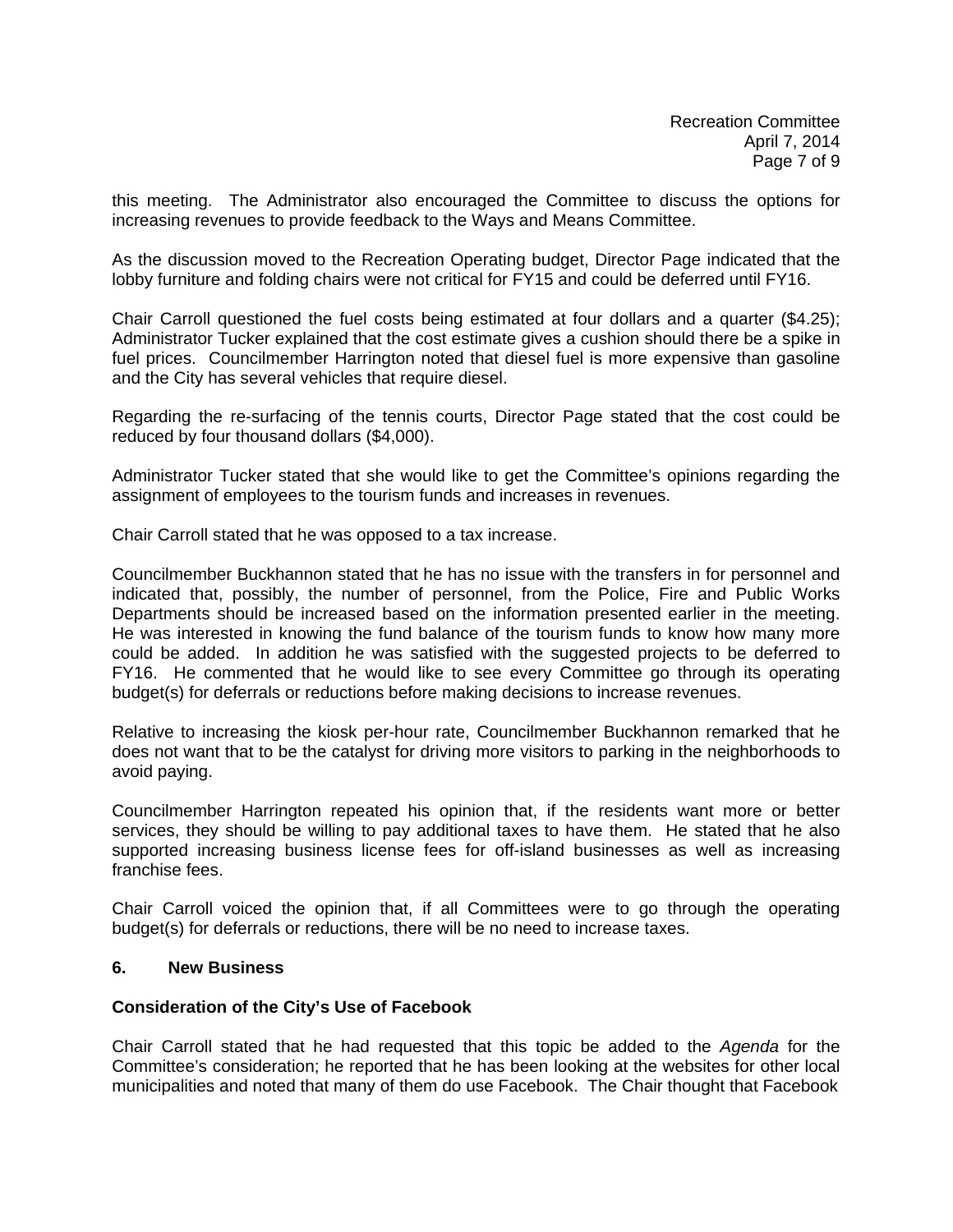might be a good means to get information about Rec events and other City activities to residents and visitors.

Director Page stated that she thought it would be very time consuming for a person to maintain it and be involved in it all day to respond to or delete comments. Councilmember Buckhannon commented that the settings can be changed to eliminate in-coming communications.

The Director agreed that Facebook is a good tool for marketing and that it reaches a much broader group than the City's website will, as well as a section of the populace that the website would possibly never reach. She reported that the Recreation Department's RecTrac program can broadcast to a large group, such as all who are playing baseball, to inform them that a game has been cancelled.

Chair Carroll agreed with Councilmember Buckhannon that the information coming through Facebook is immediate, what is going on today.

According to Councilmember Harrington, the Exchange Club is on Facebook, it was heavily used for the Connector Run.

The Municipal Association has distributed guidance on social media, and Assistant Dziuban has attended several of these seminars, the Administrator asked that she share some of the knowledge she has gained. Assistant Dziuban stated that MASC suggests that local governments start small and start slowly and that the municipality should be intentional in establishing its goals, meaning that one should not enter into social media as an experiment, but to do so with a specific purpose or plan for its implementation. The City would also need to establish a policy for the use of social media. With the sonic walls installed by Chief Buckhannon on City computers, employees cannot access any social media sites.

Another area that focused upon is what MASC refers to as "closing the loops for social media." Currently the City has four (4) primary outlets for pushing information out to the public; they are the e-newsletter, the website, the Intranet and the City's YouTube channel, but there is an infinite number of choices from which the City can choose.

For Assistant Dziuban, the decision-making is energy investment versus the number of ways that the City chooses to disseminate information, for instance, after Facebook, to pick-up Twitter and then an Instagram account. In the Assistant's opinion, the City would need to decide how much of a time-investment it wants to put into picking up new ways to push information out versus other things it wants to accomplish.

 Assistant Dziuban commented that the City's website is not very dynamic; it is fairly static, serving as a repository of information, but she still spends an exceptional amount of time to keep it updated and maintained. Director Page stated that her staff updates scores and standings in sports leagues every day.

If the City were to decide to be on Facebook, Assistant Dziuban strongly recommended that viewers not be allowed to comment because the City would need a person to read those